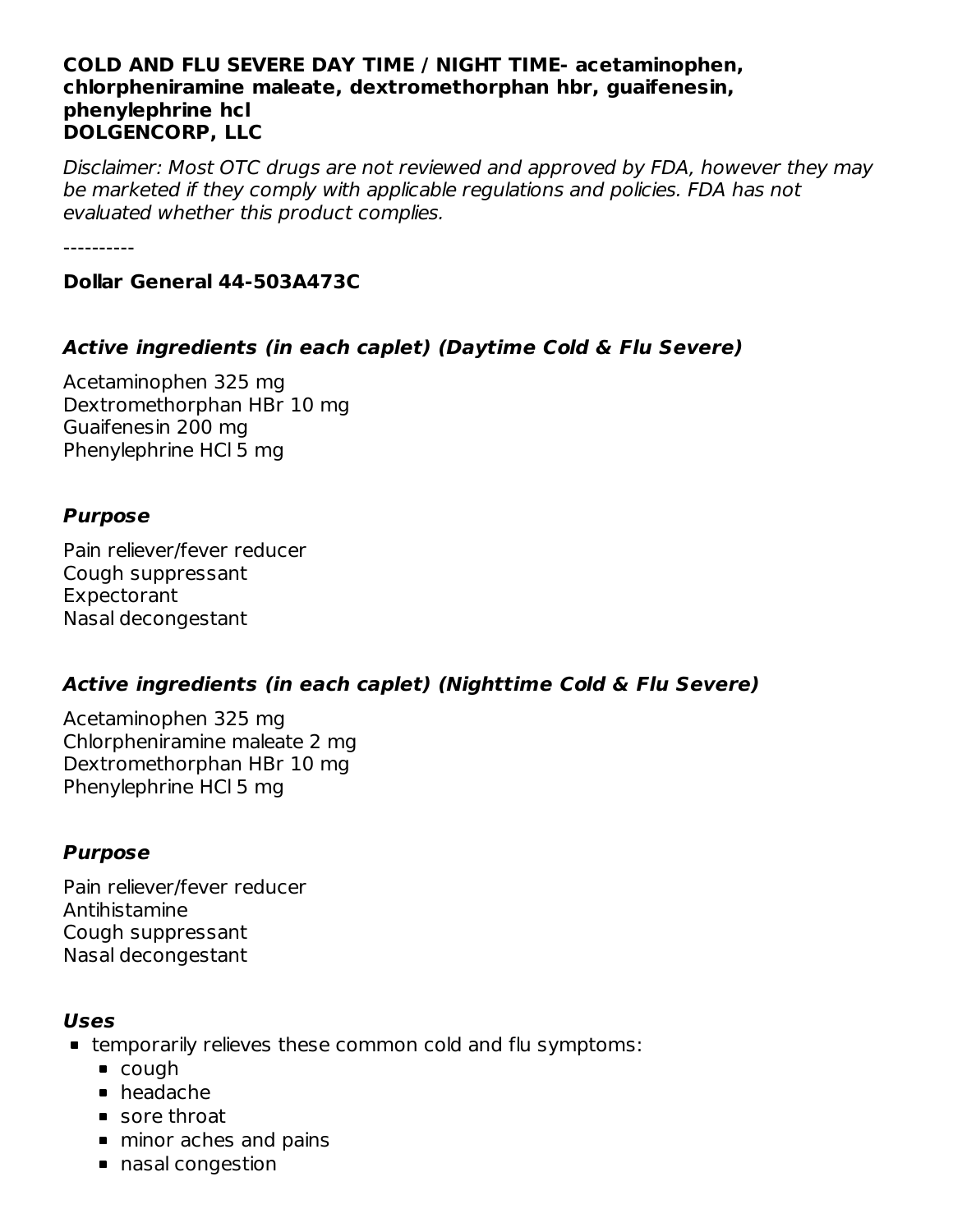- sinus congestion and pressure **(Nighttime only)**
- sneezing and runny nose **(Nighttime only)**
- helps loosen phlegm (mucus) and thin bronchial secretions to make coughs more productive **(Daytime only)**
- helps clear nasal passages **(Nighttime only)**
- **Example 1** relieves cough to help you sleep **(Nighttime only)**
- **Example 1** temporarily reduces fever

## **Warnings**

**Liver warning:** This product contains acetaminophen. Severe liver damage may occur if you take

- more than 4,000 mg of acetaminophen in 24 hours
- with other drugs containing acetaminophen
- 3 or more alcoholic drinks every day while using this product

**Allergy alert:** Acetaminophen may cause severe skin reactions. Symptoms may include:

- **skin reddening**
- **•** blisters
- $rac{1}{2}$ rash

If a skin reaction occurs, stop use and seek medical help right away.

**Sore throat warning:** If sore throat is severe, persists for more than 2 days, is accompanied or followed by fever, headache, rash, nausea, or vomiting, consult a doctor promptly.

### **Do not use**

- with any other drug containing acetaminophen (prescription or nonprescription). If you are not sure whether a drug contains acetaminophen, ask a doctor or pharmacist.
- if you are now taking a prescription monoamine oxidase inhibitor (MAOI) (certain drugs for depression, psychiatric or emotional conditions, or Parkinson's disease), or for 2 weeks after stopping the MAOI drug. If you do not know if your prescription drug contains an MAOI, ask a doctor or pharmacist before taking this product.
- if you have ever had an allergic reaction to this product or any of its ingredients

# **Ask a doctor before use if you have**

- high blood pressure
- liver disease
- diabetes
- **thyroid disease**
- **heart disease**
- glaucoma **(Nighttime only)**
- cough that occurs with too much phlegm (mucus)
- difficulty in urination due to enlargement of the prostate gland
- persistent or chronic cough such as occurs with smoking, asthma, chronic bronchitis, or emphysema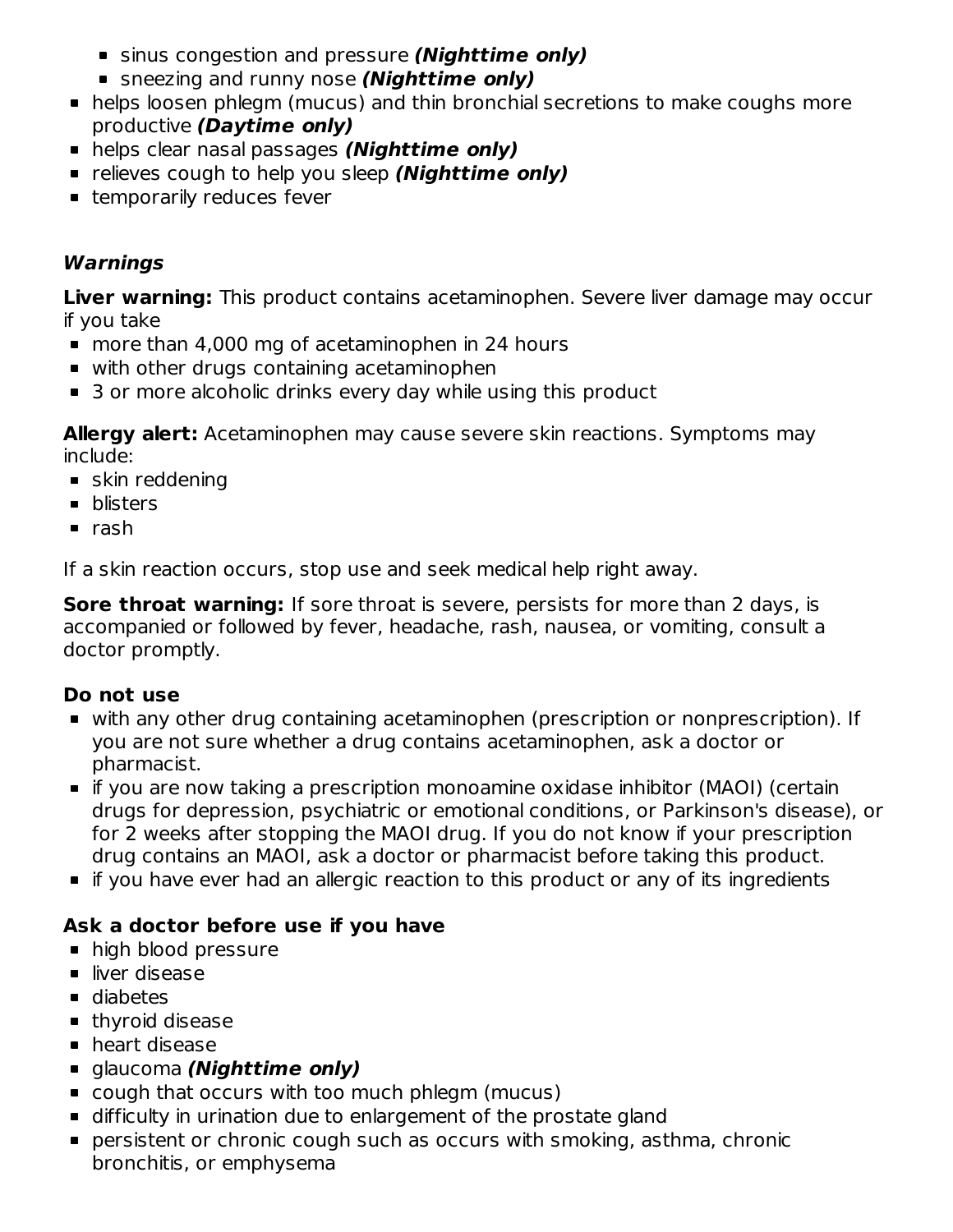a breathing problem such as emphysema or chronic bronchitis **(Nighttime only)**

## **Ask a doctor or pharmacist before use if you are**

- **taking the blood thinning drug warfarin**
- taking sedatives or tranquilizers **(Nighttime only)**

### **When using this product**

- **do not exceed recommended dosage**
- excitability may occur, especially in children **(Nighttime only)**
- marked drowsiness may occur **(Nighttime only)**
- avoid alcoholic beverages **(Nighttime only)**
- use caution when driving a motor vehicle or operating machinery **(Nighttime only)**
- alcohol, sedatives, and tranquilizers may increase drowsiness **(Nighttime only)**

## **Stop use and ask a doctor if**

- nervousness, dizziness, or sleeplessness occur
- pain, nasal congestion, or cough gets worse or lasts more than 7 days
- new symptoms occur
- **F** fever gets worse or lasts more than 3 days
- **•** redness or swelling is present
- cough comes back or occurs with rash or headache that lasts. These could be signs of a serious condition.

## **If pregnant or breast-feeding,**

ask a health professional before use.

### **Keep out of reach of children.**

In case of accidental overdose, get medical help or contact a Poison Control Center (1- 800-222-1222) right away. Prompt medical attention is critical for adults as well as for children even if you do not notice any signs or symptoms.

#### **Read each section carefully. Do not take DAYTIME and NIGHTTIME products at the same time.**

### **Directions**

- **do not take more than directed**
- adults and children 12 years and over
	- $\blacksquare$  take 2 caplets every 4 hours
	- swallow whole do not crush, chew, or dissolve
	- o do not take more than 10 caplets in 24 hours
- children under 12 years: ask a doctor

### **Other information**

- **TAMPER EVIDENT: DO NOT USE IF OUTER PACKAGE IS OPENED OR BLISTER IS TORN OR BROKEN**
- store at 25°C (77°F); excursions permitted between 15°-30°C (59°-86°F)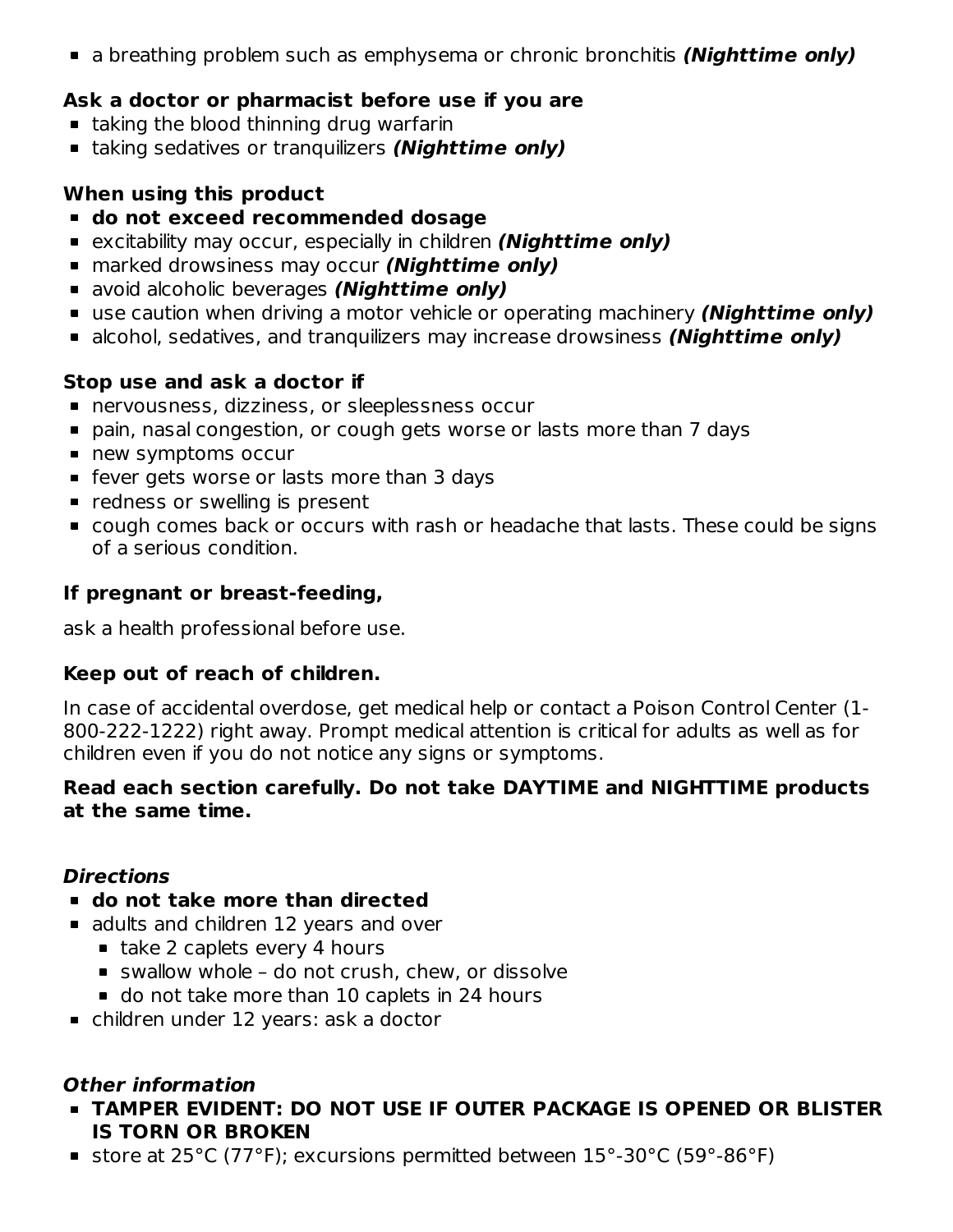■ see end flap for expiration date and lot number

### **Inactive ingredients (Daytime only)**

corn starch, crospovidone, D&C yellow #10 aluminum lake, flavor, magnesium stearate, maltodextrin, microcrystalline cellulose, polyethylene glycol, polyvinyl alcohol, povidone, silicon dioxide, sodium starch glycolate, stearic acid, sucralose, talc, titanium dioxide

### **Inactive ingredients (Nighttime only)**

corn starch, crospovidone, FD&C blue #1 aluminum lake, FD&C blue #2 aluminum lake, flavor, magnesium stearate, microcrystalline cellulose, polyethylene glycol, polyvinyl alcohol, povidone, silicon dioxide, sodium starch glycolate, stearic acid, sucralose, talc, titanium dioxide

#### **Questions or comments?**

**1-888-309-9030**

### **Principal display panel**

**DG™ | health**

**Compare to active ingredients of Tylenol® COLD + FLU SEVERE Day & Night\***

| Severe • Day Time<br>Cold & Flu<br>Acetaminophen,<br>Dextromethorphan HBr,<br>Guaifenesin, Phenylephrine HCl<br>Pain Reliever/Fever Reducer, Cough<br>Suppressant,<br>Expectorant, Nasal Decongestant | Severe • Night Time<br>Cold & Flu<br>Acetaminophen,<br>Chlorpheniramine Maleate,<br>Dextromethorphan HBr, Phenylephrine<br><b>IHCI</b><br>Pain Reliever/Fever Reducer,<br>Antihistamine,<br>Cough Suppressant, Nasal Decongestant |
|-------------------------------------------------------------------------------------------------------------------------------------------------------------------------------------------------------|-----------------------------------------------------------------------------------------------------------------------------------------------------------------------------------------------------------------------------------|
| 16 Caplets                                                                                                                                                                                            | 8 Caplets                                                                                                                                                                                                                         |
| <b>Actual Caplet Size</b>                                                                                                                                                                             | <b>Actual Caplet Size</b>                                                                                                                                                                                                         |

#### **TAMPER EVIDENT: DO NOT USE IF PACKAGE IS OPENED OR IF BLISTER UNIT IS TORN, BROKEN OR SHOWS ANY SIGNS OF TAMPERING**

\*This product is not manufactured or distributed by Johnson & Johnson Corporation, owner of the registered trademark Tylenol® COLD + FLU SEVERE Day & Night.

50844 REV0718A50347308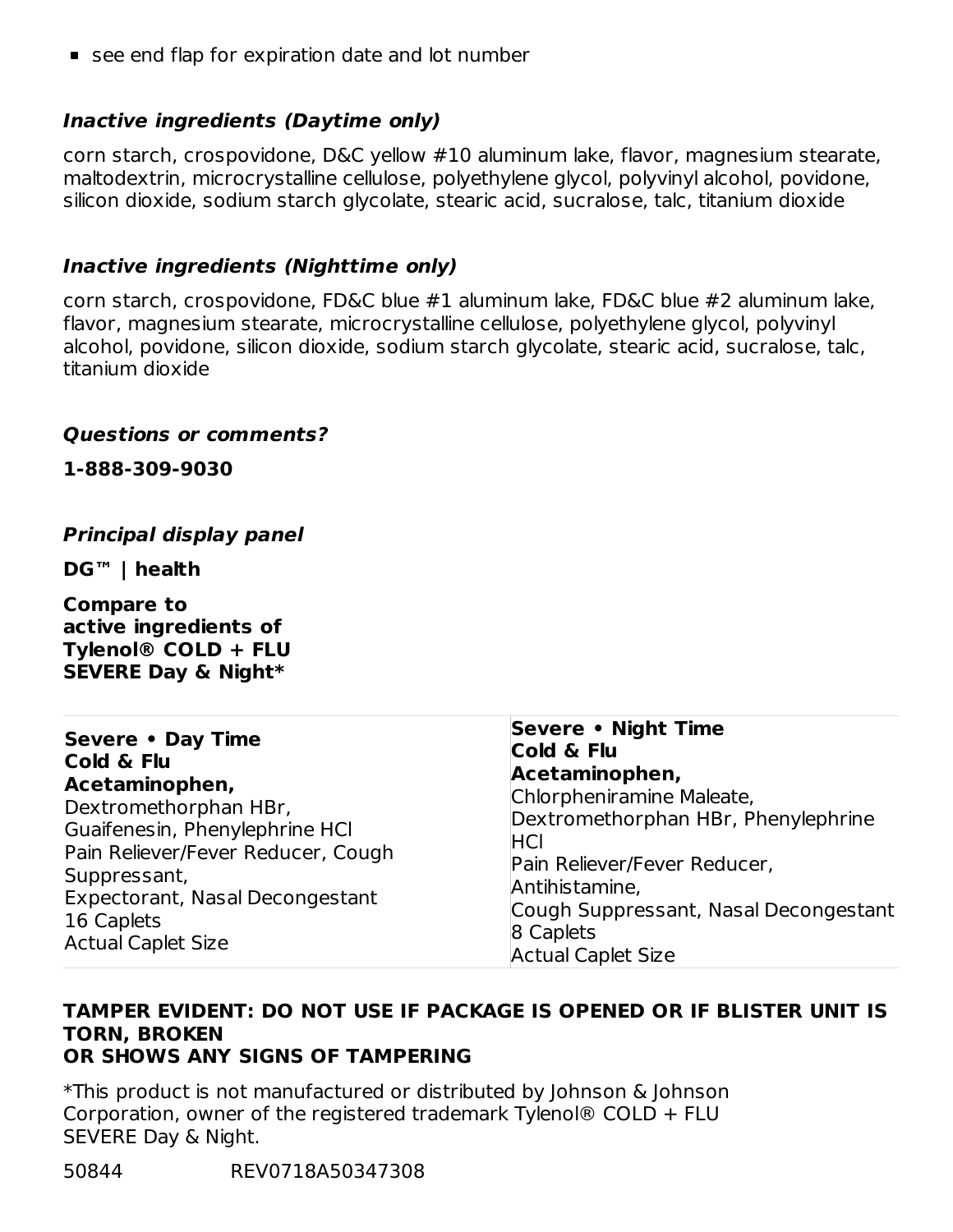#### DISTRIBUTED BY DOLGENCORP, LLC 100 MISSION RIDGE GOODLETTSVILLE, TN 37072

#### **100% Satisfaction Guaranteed!** (888)309-9030

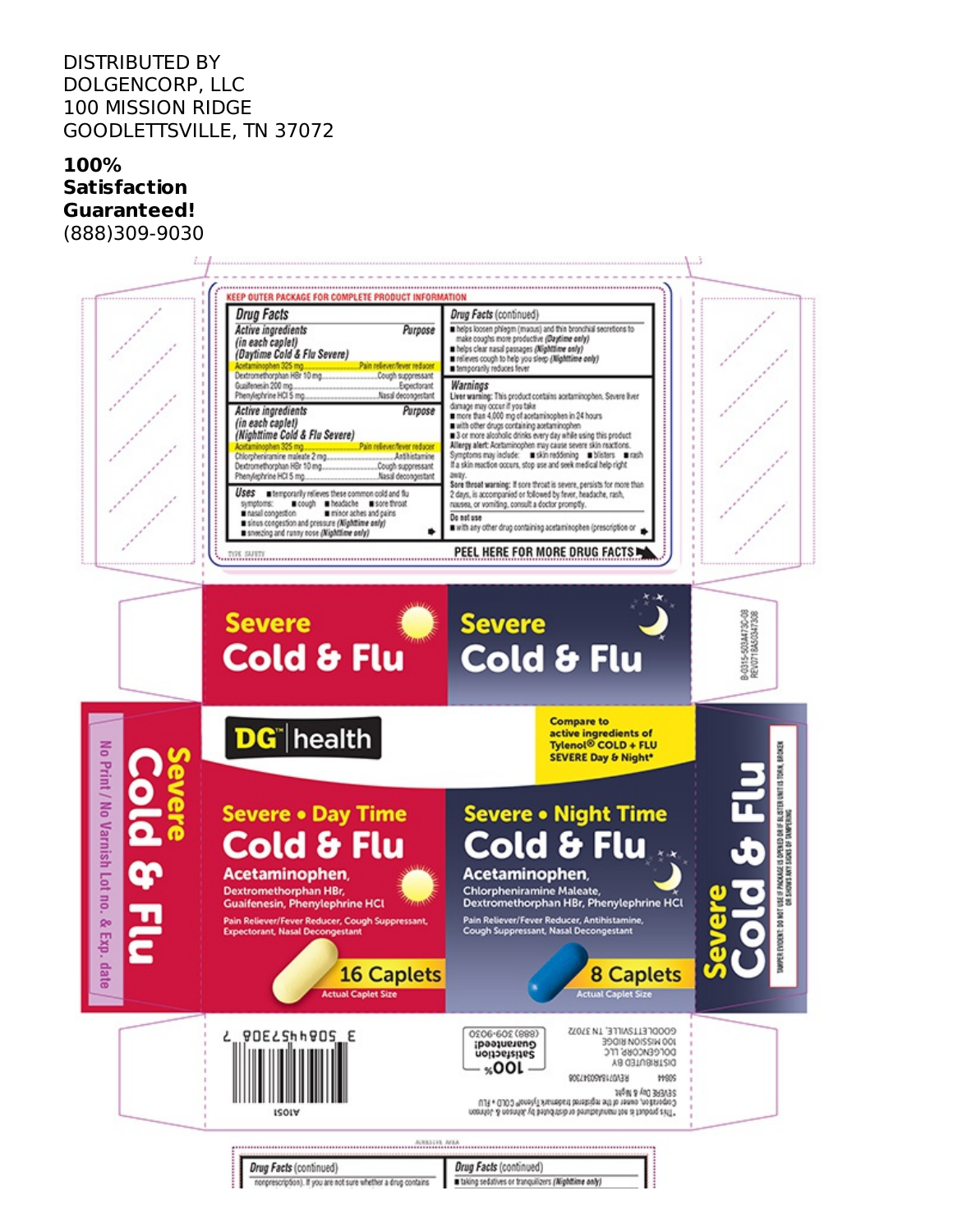

#### **44-503A473-08**

## **COLD AND FLU SEVERE DAY TIME / NIGHT TIME**

acetaminophen, chlorpheniramine maleate, dextromethorphan hbr, guaifenesin, phenylephrine hcl kit

|                                              | <b>Product Information</b>                                                                                              |                          |  |                           |               |                               |  |  |
|----------------------------------------------|-------------------------------------------------------------------------------------------------------------------------|--------------------------|--|---------------------------|---------------|-------------------------------|--|--|
| <b>HUMAN OTC DRUG</b><br><b>Product Type</b> |                                                                                                                         |                          |  | <b>Item Code (Source)</b> | NDC:55910-573 |                               |  |  |
|                                              |                                                                                                                         |                          |  |                           |               |                               |  |  |
|                                              |                                                                                                                         | <b>Packaging</b>         |  |                           |               |                               |  |  |
| #                                            | <b>Marketing Start</b><br><b>Marketing End</b><br><b>Item Code</b><br><b>Package Description</b><br><b>Date</b><br>Date |                          |  |                           |               |                               |  |  |
| $\mathbf{1}$                                 | NDC:55910-573- 1 in 1 CARTON; Type 0: Not a Combination<br>Product<br>08                                                |                          |  | 08/04/2005                |               |                               |  |  |
|                                              |                                                                                                                         |                          |  |                           |               |                               |  |  |
|                                              |                                                                                                                         | <b>Quantity of Parts</b> |  |                           |               |                               |  |  |
|                                              | Part #                                                                                                                  |                          |  | <b>Package Quantity</b>   |               | <b>Total Product Quantity</b> |  |  |
|                                              | 1 BLISTER PACK<br>8<br>Part 1                                                                                           |                          |  |                           |               |                               |  |  |
|                                              | 2 BLISTER PACK<br>Part 2<br>16                                                                                          |                          |  |                           |               |                               |  |  |
|                                              |                                                                                                                         |                          |  |                           |               |                               |  |  |
| Part 1 of 2                                  |                                                                                                                         |                          |  |                           |               |                               |  |  |
|                                              | <b>COLD AND FLU SEVERE NIGHT TIME</b>                                                                                   |                          |  |                           |               |                               |  |  |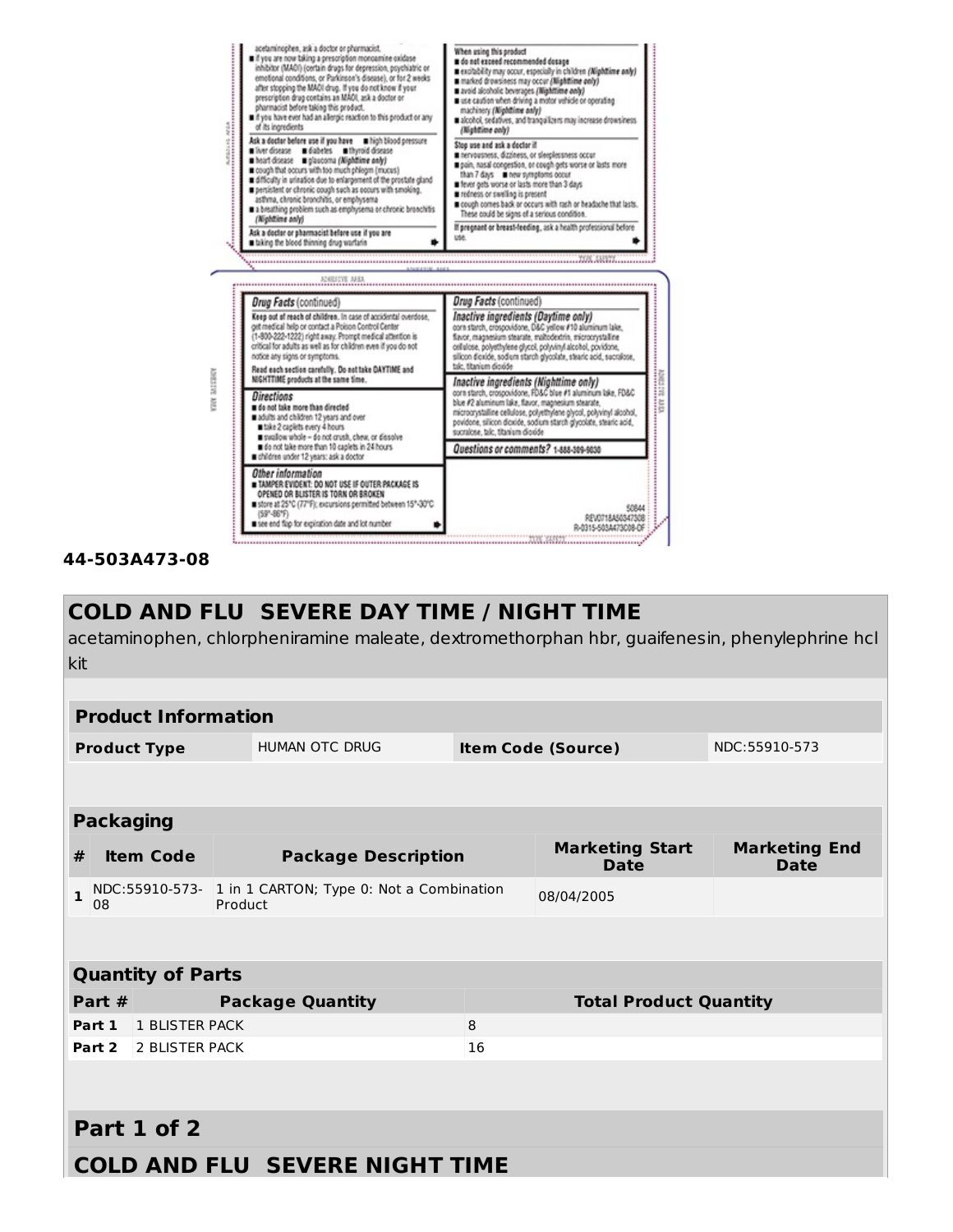acetaminophen, chlorpheniramine maleate, dextromethorphan hbr, phenylephrine hcl tablet, film coated

#### **Product Information**

**Route of Administration** ORAL

| <b>Active Ingredient/Active Moiety</b>                                                          |                                                |                 |  |  |  |  |
|-------------------------------------------------------------------------------------------------|------------------------------------------------|-----------------|--|--|--|--|
| <b>Ingredient Name</b>                                                                          | <b>Basis of Strength</b>                       | <b>Strength</b> |  |  |  |  |
| ACETAMINOPHEN (UNII: 36209ITL9D) (ACETAMINOPHEN - UNII: 36209ITL9D)                             | <b>ACETAMINOPHEN</b>                           | 325 mg          |  |  |  |  |
| CHLORPHENIRAMINE MALEATE (UNII: V1Q009019Z) (CHLORPHENIRAMINE -<br>UNII:3U6IO1965U)             | <b>CHLORPHENIRAMINE</b><br>MALEATE             | 2 mg            |  |  |  |  |
| <b>DEXTROMETHORPHAN HYDROBROMIDE (UNII: 9D2RTI9KYH)</b><br>(DEXTROMETHORPHAN - UNII:7355X3ROTS) | <b>DEXTROMETHORPHAN</b><br><b>HYDROBROMIDE</b> | $10 \text{ mg}$ |  |  |  |  |
| PHENYLEPHRINE HYDROCHLORIDE (UNII: 04 A59TNS ) (PHENYLEPHRINE -<br>UNII:1WS297W6MV)             | PHENYLEPHRINE<br><b>HYDROCHLORIDE</b>          | 5 <sub>mg</sub> |  |  |  |  |

| <b>Inactive Ingredients</b>                                     |                 |
|-----------------------------------------------------------------|-----------------|
| <b>Ingredient Name</b>                                          | <b>Strength</b> |
| <b>STARCH, CORN (UNII: O8232NY3SJ)</b>                          |                 |
| <b>CROSPOVIDONE (UNII: 2S7830E561)</b>                          |                 |
| FD&C BLUE NO. 1 ALUMINUM LAKE (UNII: J9EQA3S2JM)                |                 |
| FD&C BLUE NO. 2--ALUMINUM LAKE (UNII: 4AQJ3LG584)               |                 |
| <b>MAGNESIUM STEARATE (UNII: 70097M6I30)</b>                    |                 |
| MICROCRYSTALLINE CELLULOSE (UNII: OP1R32D61U)                   |                 |
| POLYETHYLENE GLYCOL, UNSPECIFIED (UNII: 3WQ0SDWIA)              |                 |
| POLYVINYL ALCOHOL, UNSPECIFIED (UNII: 532B59 990)               |                 |
| <b>POVIDONE, UNSPECIFIED (UNII: FZ989GH94E)</b>                 |                 |
| <b>SILICON DIOXIDE (UNII: ETJ7Z6XBU4)</b>                       |                 |
| <b>SODIUM STARCH GLYCOLATE TYPE A POTATO (UNII: 5856 3G2A2)</b> |                 |
| <b>STEARIC ACID (UNII: 4ELV7Z65AP)</b>                          |                 |
| <b>SUCRALOSE</b> (UNII: 96K6UQ3ZD4)                             |                 |
| TALC (UNII: 7SEV7J4R1U)                                         |                 |
| <b>TITANIUM DIOXIDE (UNII: 15FIX9V2JP)</b>                      |                 |

| <b>Product Characteristics</b> |                                               |                     |                                       |                              |  |  |
|--------------------------------|-----------------------------------------------|---------------------|---------------------------------------|------------------------------|--|--|
| Color                          | blue                                          | <b>Score</b>        |                                       | no score                     |  |  |
| <b>Shape</b>                   | <b>OVAL</b>                                   | <b>Size</b>         |                                       | 17 <sub>mm</sub>             |  |  |
| <b>Flavor</b>                  | <b>MENTHOL</b>                                | <b>Imprint Code</b> |                                       | 44;473                       |  |  |
| <b>Contains</b>                |                                               |                     |                                       |                              |  |  |
|                                |                                               |                     |                                       |                              |  |  |
|                                |                                               |                     |                                       |                              |  |  |
| <b>Packaging</b>               |                                               |                     |                                       |                              |  |  |
| <b>Item</b><br>#<br>Code       | <b>Package Description</b>                    |                     | <b>Marketing Start</b><br><b>Date</b> | <b>Marketing End</b><br>Date |  |  |
|                                | 0 in 1 DUCTED DACK, Type 0; Not a Campination |                     |                                       |                              |  |  |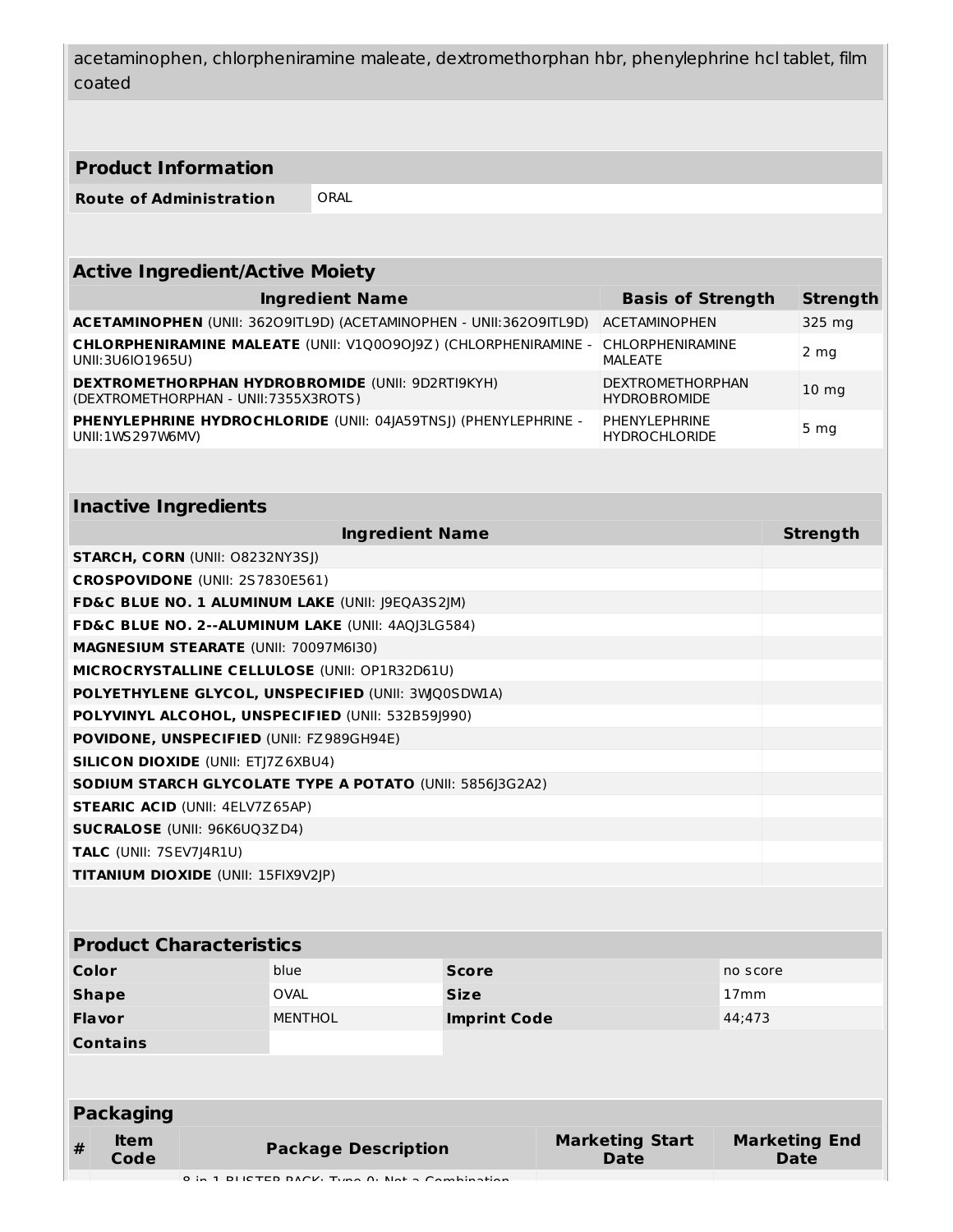| 1                                               |         | o in I bubler PACK; Type 0: Not a Combination                                          |  |                                                |  |                              |
|-------------------------------------------------|---------|----------------------------------------------------------------------------------------|--|------------------------------------------------|--|------------------------------|
| Product                                         |         |                                                                                        |  |                                                |  |                              |
|                                                 |         |                                                                                        |  |                                                |  |                              |
|                                                 |         |                                                                                        |  |                                                |  |                              |
| <b>Marketing Information</b>                    |         |                                                                                        |  |                                                |  |                              |
| <b>Marketing</b><br><b>Category</b>             |         | <b>Application Number or Monograph</b><br><b>Citation</b>                              |  | <b>Marketing Start</b><br>Date                 |  | <b>Marketing End</b><br>Date |
| OTC monograph final                             | part341 |                                                                                        |  | 07/25/2005                                     |  |                              |
|                                                 |         |                                                                                        |  |                                                |  |                              |
|                                                 |         |                                                                                        |  |                                                |  |                              |
| Part 2 of 2                                     |         |                                                                                        |  |                                                |  |                              |
|                                                 |         | <b>COLD AND FLU SEVERE DAY TIME</b>                                                    |  |                                                |  |                              |
|                                                 |         |                                                                                        |  |                                                |  |                              |
|                                                 |         | acetaminophen, dextromethorphan hbr, quaifenesin phenylephrine hcl tablet, film coated |  |                                                |  |                              |
|                                                 |         |                                                                                        |  |                                                |  |                              |
|                                                 |         |                                                                                        |  |                                                |  |                              |
| <b>Product Information</b>                      |         |                                                                                        |  |                                                |  |                              |
| <b>Route of Administration</b>                  |         | ORAL                                                                                   |  |                                                |  |                              |
|                                                 |         |                                                                                        |  |                                                |  |                              |
|                                                 |         |                                                                                        |  |                                                |  |                              |
| <b>Active Ingredient/Active Moiety</b>          |         |                                                                                        |  |                                                |  |                              |
|                                                 |         | <b>Ingredient Name</b>                                                                 |  | <b>Basis of Strength</b>                       |  | <b>Strength</b>              |
|                                                 |         | ACETAMINOPHEN (UNII: 36209ITL9D) (ACETAMINOPHEN - UNII:36209ITL9D)                     |  | <b>ACETAMINOPHEN</b>                           |  | 325 mg                       |
| (DEXTROMETHORPHAN - UNII:7355X3ROTS)            |         | <b>DEXTROMETHORPHAN HYDROBROMIDE (UNII: 9D2RTI9KYH)</b>                                |  | <b>DEXTROMETHORPHAN</b><br><b>HYDROBROMIDE</b> |  | 10 <sub>mg</sub>             |
|                                                 |         | <b>GUAIFENESIN</b> (UNII: 495W7451VQ) (GUAIFENESIN - UNII:495W7451VQ)                  |  | <b>GUAIFENESIN</b>                             |  | 200 mg                       |
|                                                 |         | PHENYLEPHRINE HYDROCHLORIDE (UNII: 04JA59TNSJ) (PHENYLEPHRINE -                        |  | PHENYL FPHRINE                                 |  | 5 <sub>mg</sub>              |
| UNII:1WS297W6MV)                                |         |                                                                                        |  | <b>HYDROCHLORIDE</b>                           |  |                              |
|                                                 |         |                                                                                        |  |                                                |  |                              |
| <b>Inactive Ingredients</b>                     |         |                                                                                        |  |                                                |  |                              |
|                                                 |         | <b>Ingredient Name</b>                                                                 |  |                                                |  | <b>Strength</b>              |
| <b>STARCH, CORN (UNII: O8232NY3SJ)</b>          |         |                                                                                        |  |                                                |  |                              |
| CROSPOVIDONE (UNII: 2S7830E561)                 |         |                                                                                        |  |                                                |  |                              |
|                                                 |         | D&C YELLOW NO. 10 ALUMINUM LAKE (UNII: CQ3XH3DET6)                                     |  |                                                |  |                              |
| MAGNESIUM STEARATE (UNII: 70097M6I30)           |         |                                                                                        |  |                                                |  |                              |
| <b>MALTODEXTRIN (UNII: 7CVR7L4A2D)</b>          |         |                                                                                        |  |                                                |  |                              |
| MICROCRYSTALLINE CELLULOSE (UNII: OP1R32D61U)   |         |                                                                                        |  |                                                |  |                              |
|                                                 |         | POLYETHYLENE GLYCOL, UNSPECIFIED (UNII: 3WQ0SDWIA)                                     |  |                                                |  |                              |
|                                                 |         | POLYVINYL ALCOHOL, UNSPECIFIED (UNII: 532B59J990)                                      |  |                                                |  |                              |
| <b>POVIDONE, UNSPECIFIED (UNII: FZ989GH94E)</b> |         |                                                                                        |  |                                                |  |                              |
| <b>SILICON DIOXIDE (UNII: ETJ7Z6XBU4)</b>       |         |                                                                                        |  |                                                |  |                              |
|                                                 |         | SODIUM STARCH GLYCOLATE TYPE A POTATO (UNII: 5856J3G2A2)                               |  |                                                |  |                              |

**STEARIC ACID** (UNII: 4ELV7Z65AP)

**SUCRALOSE** (UNII: 96K6UQ3ZD4)

**TALC** (UNII: 7SEV7J4R1U)

**TITANIUM DIOXIDE** (UNII: 15FIX9V2JP)